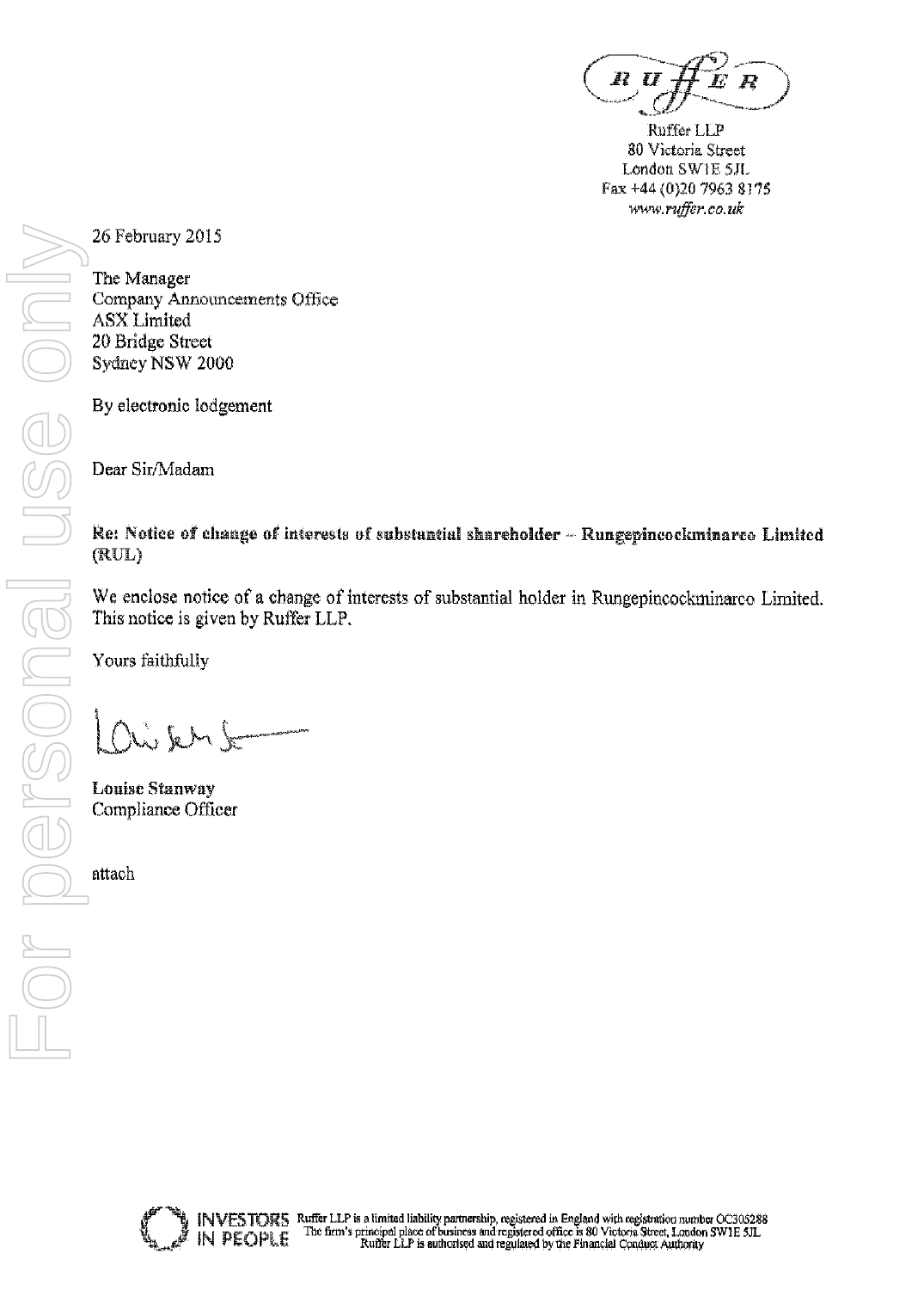# **Form 604**

Corporations Act 2001 Section 671B

# Notice of change of interests of substantial holder

| To Company Name/Scheme |                                                 | Rungepincockminarco Limited |  |
|------------------------|-------------------------------------------------|-----------------------------|--|
|                        | <b>ACN/ARSN</b>                                 | 010.672.321                 |  |
|                        |                                                 |                             |  |
|                        | 1. Details of substantial holder(1)             |                             |  |
|                        | Name                                            | 陶 <i>带er</i> LLP            |  |
|                        | ACNARSN (If applicable)                         |                             |  |
|                        |                                                 |                             |  |
|                        | There was a change in the interests of the      |                             |  |
|                        | substantial holder on                           | 25/02/2015                  |  |
|                        | The previous notice was given to the company on | 92.02.129.15                |  |
|                        | The previous notice was dated                   | 02/02/2015                  |  |
|                        |                                                 |                             |  |
|                        | 2. Previous and present voting power            |                             |  |
|                        |                                                 |                             |  |

The total number of votes attached to all the voting shares in the company or voting interests in the scheme that the substantial holder or an associate (2) had a relevant interest (3) in when last required, and when now required, to give a substantial holding notice to the company or scheme, are as follows:

| Class of securities (4) | Previous notice |                  | Present notice   |                  |  |
|-------------------------|-----------------|------------------|------------------|------------------|--|
| Louis Account Accounts  | Person's voies. | Volng power (6). | Person's votes ( | Voting power (5) |  |
| Drdinary Fully Paid     | 112.992.448     | 7.3%<br>Po.      | 14,908,064       | 8.4%             |  |

### 3. Changes In relevant Interests

Particulars of each change in, or change in the nature of, a relevant interest of the substantial holder or an associate in voting securities of the company or scheme, since the substantial holder was last required to give a substantial holding notice to the company or scheme are as follows:

| Date of<br>chengs | Person whose<br>relevant interest<br>changed | Nature of<br>change (6)        | Consideration<br>given in relation<br>to change (7) | Glass and<br>number of<br>securities<br>affected | Person's<br>votes<br>affected |
|-------------------|----------------------------------------------|--------------------------------|-----------------------------------------------------|--------------------------------------------------|-------------------------------|
| 02/02/2015        | Ruffer LLP                                   | Purchase of<br>ordinary shares | AUD \$1,708.18                                      | $2.933$ ordinary<br>shares                       | 2,933                         |
| 03/02/2015        | Ruffer LLP                                   | Purchase of<br>kndinary shares | AUD \$37,747.04                                     | 64,580 ordinary 64,580<br>khares                 |                               |
| 04/02/2015        | Ruffer LLP                                   | Purchase of<br>ordinary shares | AUD \$259,976.79                                    | 432,487<br>ordinary shares                       | 432,487                       |
| 24/02/2015        | Ruffer LLP                                   | Purchase of<br>ordinary shares | AUD \$507,090.15                                    | 844.278<br>ordinary shares                       | 844.278                       |
| 25/02/2015        | Ruffer LLP                                   | Purchase of<br>ordinary shares | AUD \$342,012.91                                    | 571,338<br>ordinary shares                       | 571,338                       |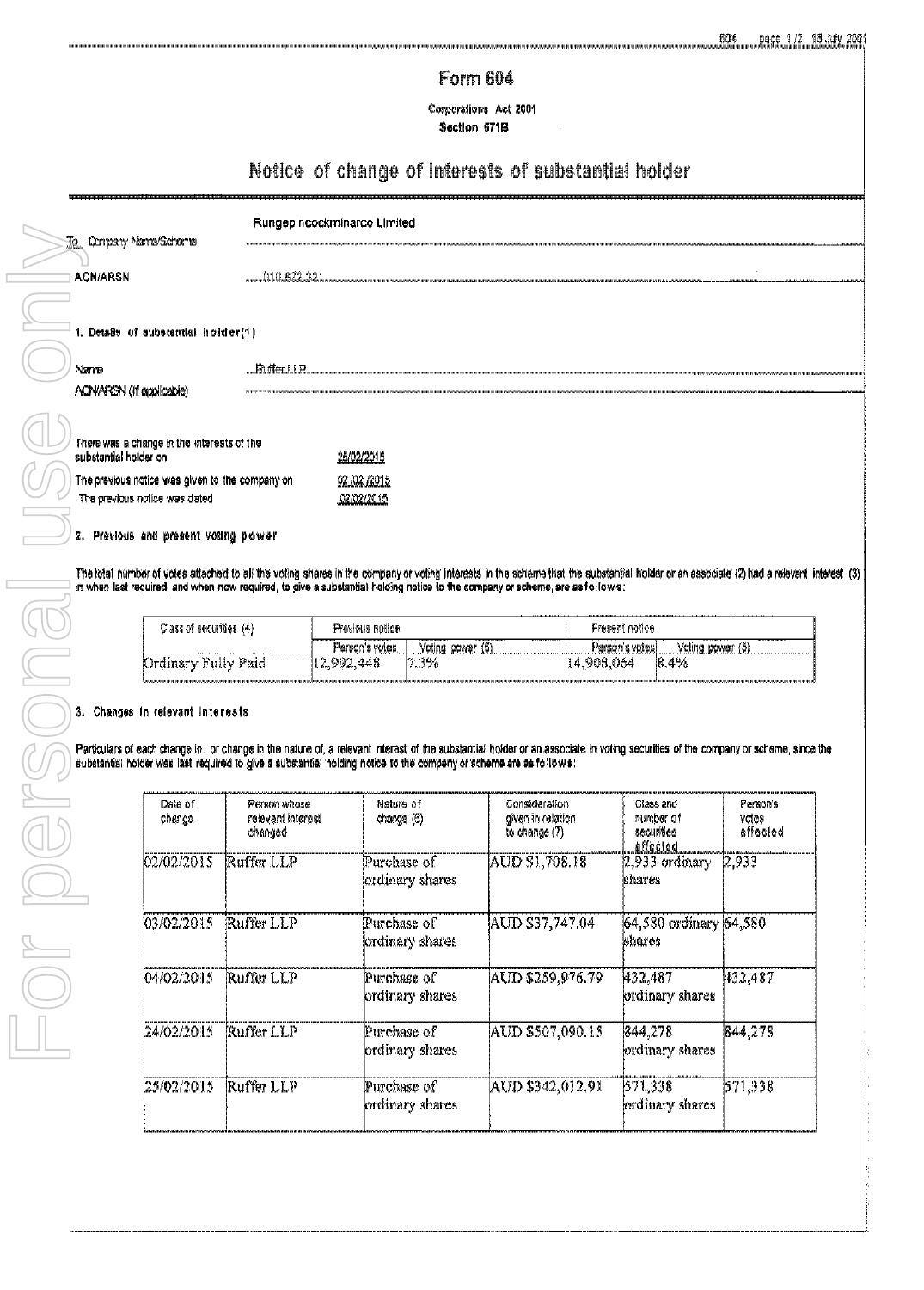Particulars of each relevant interest of the substantial holder in voting securities after the change are as follows:

| Holder of<br>relevant<br>interest | Registered<br>holder of<br>securities | Person entitled<br>to be registered<br>as holder (8)               | Nature of<br>relevant<br>interest (8)                                                                                                                                                                                                                                                                                                                                                                                                                                                                                                                                                                                                                                                                                                                   | Class and<br>number of<br>securities | Person's votes |
|-----------------------------------|---------------------------------------|--------------------------------------------------------------------|---------------------------------------------------------------------------------------------------------------------------------------------------------------------------------------------------------------------------------------------------------------------------------------------------------------------------------------------------------------------------------------------------------------------------------------------------------------------------------------------------------------------------------------------------------------------------------------------------------------------------------------------------------------------------------------------------------------------------------------------------------|--------------------------------------|----------------|
| Ruffer LLP                        | Bank of New York<br>Mellon SA/NV      | Ruffer LLP (on<br>behalf of CF Ruffer<br>Equity & General<br>Fund) | Ruffer LLP has entered<br>into Investment.<br>Management Agreements<br>(IMAs) under which it<br>serves as investment<br>advisor to over 6,000<br>discretionary clients<br>collectively, the<br>"Accounts"). Only one of<br>these Account clients is<br>currently the beneficial<br>holder of the Issuer's<br>securities, being a<br>collective investment<br>scheme ea‼ed CP Ruffer.<br>Equity & General Fund.<br>However, in the future it is<br>possible that the issuer s<br>securities may be held by<br>other Account clients.<br>As investment advisor.<br>Ruffer LLP is empowered<br>to exercise all voting rights<br>land make investment.<br>decisions regarding the<br>Issuer's securities held by<br>the Accounts.<br>Under each IMA, Ruffer | 14,908,064<br>ordinary<br>lshares    | 14,908,064     |
|                                   |                                       |                                                                    | LLP is entitled to be paid a]<br>fee for managing the<br>portfolio(s) for the<br>discretionary client and the<br>discretionary client is<br>entitled to terminate the<br>IMA in certain<br>circumstances by giving<br>inotice to Ruffer LLP.<br>Ruffer LLP may be                                                                                                                                                                                                                                                                                                                                                                                                                                                                                       |                                      |                |
|                                   |                                       |                                                                    | deemed to have a relevant<br>interest in the Ordinary<br>Fully Paid Shares held for<br>such Accounts as Ruffer-<br>LLP is empowered to<br>exercise all voting rights<br>and make investment<br>decisions regarding the<br>Issuer's securities held by<br>the relevant Account or<br>Accounts.                                                                                                                                                                                                                                                                                                                                                                                                                                                           |                                      |                |
|                                   |                                       |                                                                    | Bank of New York Mellon<br>SA/NV is the registered<br>holder of the securities and<br>the depositary for CF<br>Ruffer Equity & General<br>Fund.                                                                                                                                                                                                                                                                                                                                                                                                                                                                                                                                                                                                         |                                      |                |
|                                   |                                       |                                                                    | Accompanying this form is<br>an extract of the<br>investment management<br>agreement (Annexure A)<br>between Ruffer LLP and<br>Capita Financial Managers<br>Limited (the authorised<br>corporate director of CF<br>Ruffer Equity & General<br>Fund) under which Ruffer<br>LLP is authorised to<br>manage the portfolio of CF<br>Ruffer Equity & General<br>Fund.                                                                                                                                                                                                                                                                                                                                                                                        |                                      |                |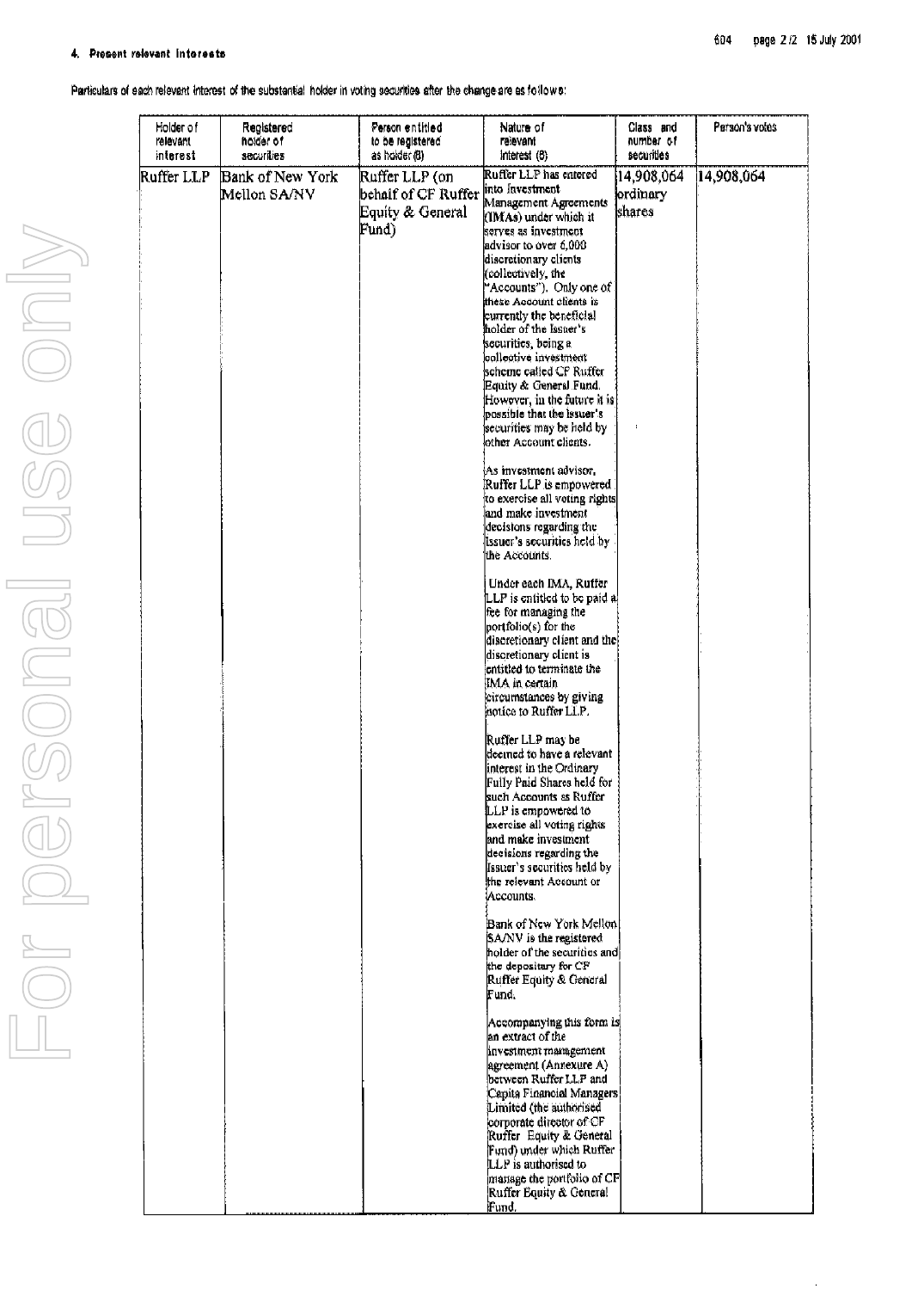#### 5. Changes in association

The passons who have become associates (2) of, cassed to be associates of or have denoted the factor of their association (3) with the substantial holder in relation to voting. interests in the company or scheme are as follows:

|                                                  | .                                                   |
|--------------------------------------------------|-----------------------------------------------------|
| -----<br>Name and ACN/ARSN<br>' applicable)<br>. | Nature of .<br>' ssactation                         |
| ---------<br>--------<br>NIA                     | -----------------<br>---------<br>----------------- |
|                                                  |                                                     |

6. Addresses

The addresses of persons nemed in this form are as follows:

| .<br>Name                                                                                                                    | -----------<br>. .<br>Address<br><br><b></b><br>------------<br><br><b></b>                                                                                                                     |
|------------------------------------------------------------------------------------------------------------------------------|-------------------------------------------------------------------------------------------------------------------------------------------------------------------------------------------------|
| the first A<br>.                                                                                                             | $- + + +$<br>SW1<br>. .<br>15 L<br>a Street, London, I<br>хотогія<br>. .<br>11.YL<br>سده باسد و                                                                                                 |
| <b>LAALAAALAAALAALAALAALAALAA MOODO MIDOOMIILLI</b><br><b>000.000.A.D.A.LA.A.A.LA.DOM.WALLAW.DIA.00.00.000</b><br>1.1.1.1.10 | AND COMMUNICATION TO PERMIT TO THE COMMUNICATION CONTINUES TO THE REPORT OF THE COMMUNICATION CONTINUES.<br>------------<br><b>III.L.III.MAAAL</b><br>,,,,,,,,,,,,,,,,,,,,,,<br>.<br>---------- |

|  |  | ‱ ∉a <del>24</del> e man a na m |  |  |
|--|--|---------------------------------|--|--|
|  |  |                                 |  |  |

| print name Louise Stanway                   | <i>copaci</i> n | Compliance Officer |
|---------------------------------------------|-----------------|--------------------|
| sign here<br><b>Channel</b><br>_______<br>. | datu            | 26/02/2015         |
|                                             |                 |                    |

#### **DIRECTIONS**

If there are a number of substantial holders with similar or related relevant interests (eg, a corporation and its related corporations, or the manager and trustee of an equity trust), the names could be included in an annexure to the form. If the relevant interests of a group of persons are essentially similar, they may be referred to throughout the form as a specifically named group if the membership of each group, with the names and addresses of members is clearly set out in paragraph 8 of the form

See the definition of "associate" in section 9 of the Corporations Act 2001.

See the definition of "refevant interest" in sections 606 and 671B(7) of the Corporations Act 2001.

The voting shares of a company constitute one class unless divided into separate classes.

The person's votes divided by the total votes in the body corporate or scheme multiplied by 100.

include details of:

- any relevant agreement or other circumstances because of which the change in relevant interest occurred. If subsection 671B(4) applies, a copy of any  $(a)$ document setting out the terms of any relevant agreement, and a statement by the person giving full and accurate details of any contract, scheme or arrangement, must accompany this form, together with a written statement certifying this contract, scheme or arrangement; and
- $\ddot{\mathbf{b}}$ any qualification of the power of a person to exercise, control the exercise of, or influence the exercise of, the voting powers or disposal of the securities to which the relevant interest relates (indicating clearly the particular securities to which the qualification applies).

See the definition of "relevant agreement" in section 9 of the Corporations Act 2001.

Details of the consideration must include any and all benefits, money and other, that any person from whom a relevant interest was acquired has, or may, becom'e entitled to receive in relation to that acquisition. Details must be included even if the benefit is conditional on the happening or not of a contingency. Details must be Included of any benefit paid on behalf of the substantial holder or its associate in relation to the acquisitions, even if they are not paid directly to the person from whom the relevant interest was acquired.

If the substantial holder is unable to determine the identity of the person (eg. if the relevant interest arises because of an option) write "unknown".

Give details, if appropriate, of the present association and any change in that association since the last substantial holding notice.  $(9)$